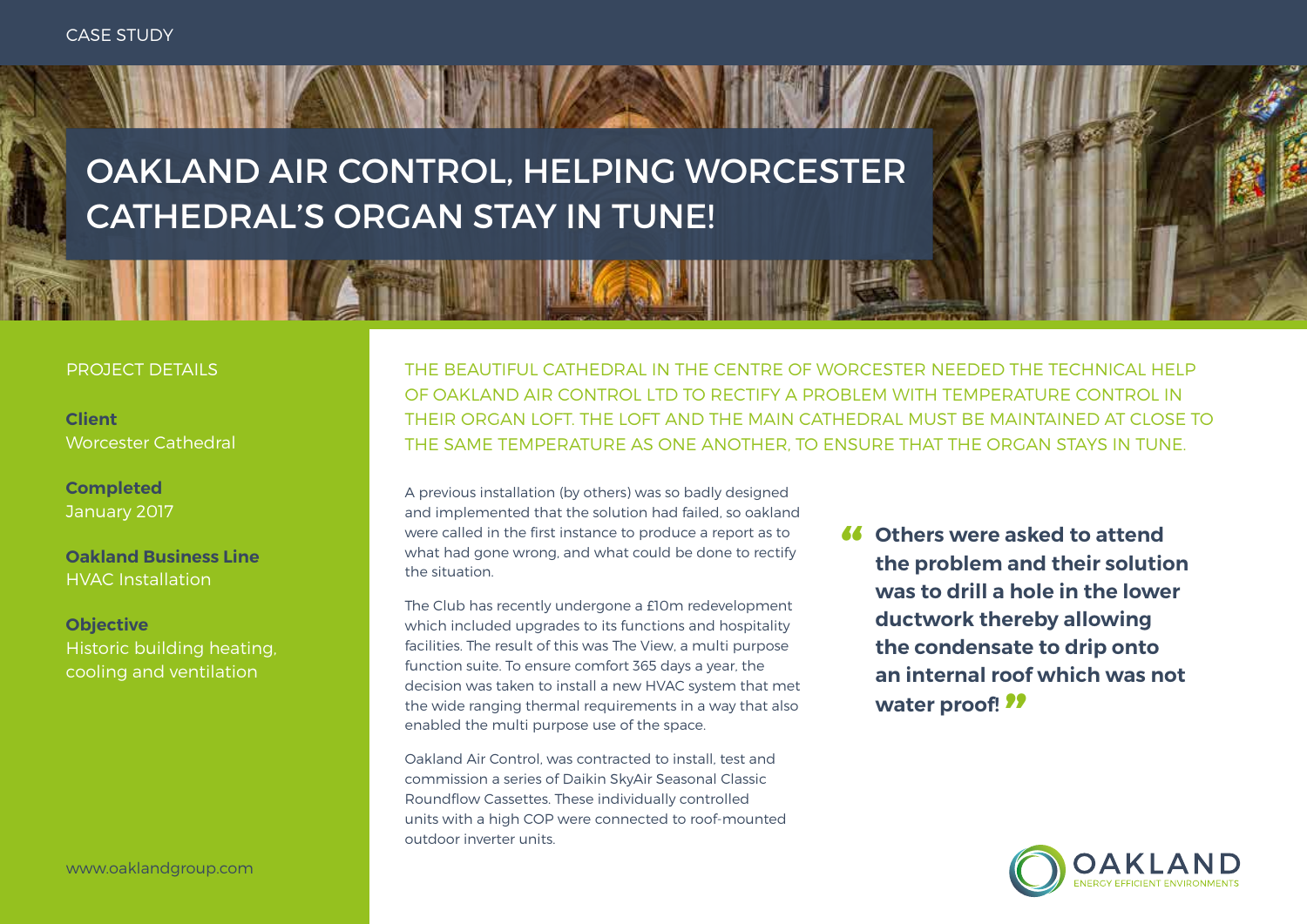

# **Key to photos…**

- **1.** Wrongly installed unit!
- **2.** Previous ductwork installed through door!
- **3.** A view of the organ from inside the Cathedral
- **4.** A view of the pipes from inside the Cathedral

## PROJECT DETAILS **The main findings were:**

The existing void mounted heat pump unit had been installed in the vertical plane (see photo 1.) instead of horizontally meaning the drip tray (which catches condensate dripping from the coil when in cooling mode) was also vertical (therefore incapable of catching anything!). Consequently, the condensate dripped onto the filters, wetting them out and blocking airflow, and water damaged the unit's PCB. The condensate then pooled in the bottom of the ductwork which stopped the unit.

Others were asked to attend the problem and their solution was to drill a hole in the lower ductwork thereby allowing the condensate to drip onto an internal roof which was not water proof!

The installation also had unclipped pipework, no lagging on any of the ductwork outside the Pipe room, and the ductwork had been routed through a door (see photo 2.) rendering access to the unit for maintenance very difficult. Eventually the unit failed completely.

# **Cathedral Tower**

Here is a picture showing how the previous installations return ductwork blocked the door, meaning that access to the unit for maintenance purposes could only be gained via a hatch in the roof!

Our works comprised the following:

- The stripping out and removal from site of the existing, failed AC and ductwork
- The supply and fitting of a new Mitsubishi Ducted Heat Pump Unit. Mitsubishi Electric Mr Slim Void Mount PEAD RP60JAQ with outdoor unit PUHZ ZRP60VHA
- The supply and fitting of all new ductwork both in the Plant area and in the organ loft (High main ducting run with Low Level 'dropper' ducts)
- The insulation of all ductwork
- To Supply and Fitting of a new 4" Fresh Air Supply Fan to the return Ducting to positively pressurise the Organ loft
- Supply and installation of a new Trend Controller
- To connection to Network Point and configuration for remote control and graph viewing
- On-site training on Web based controls